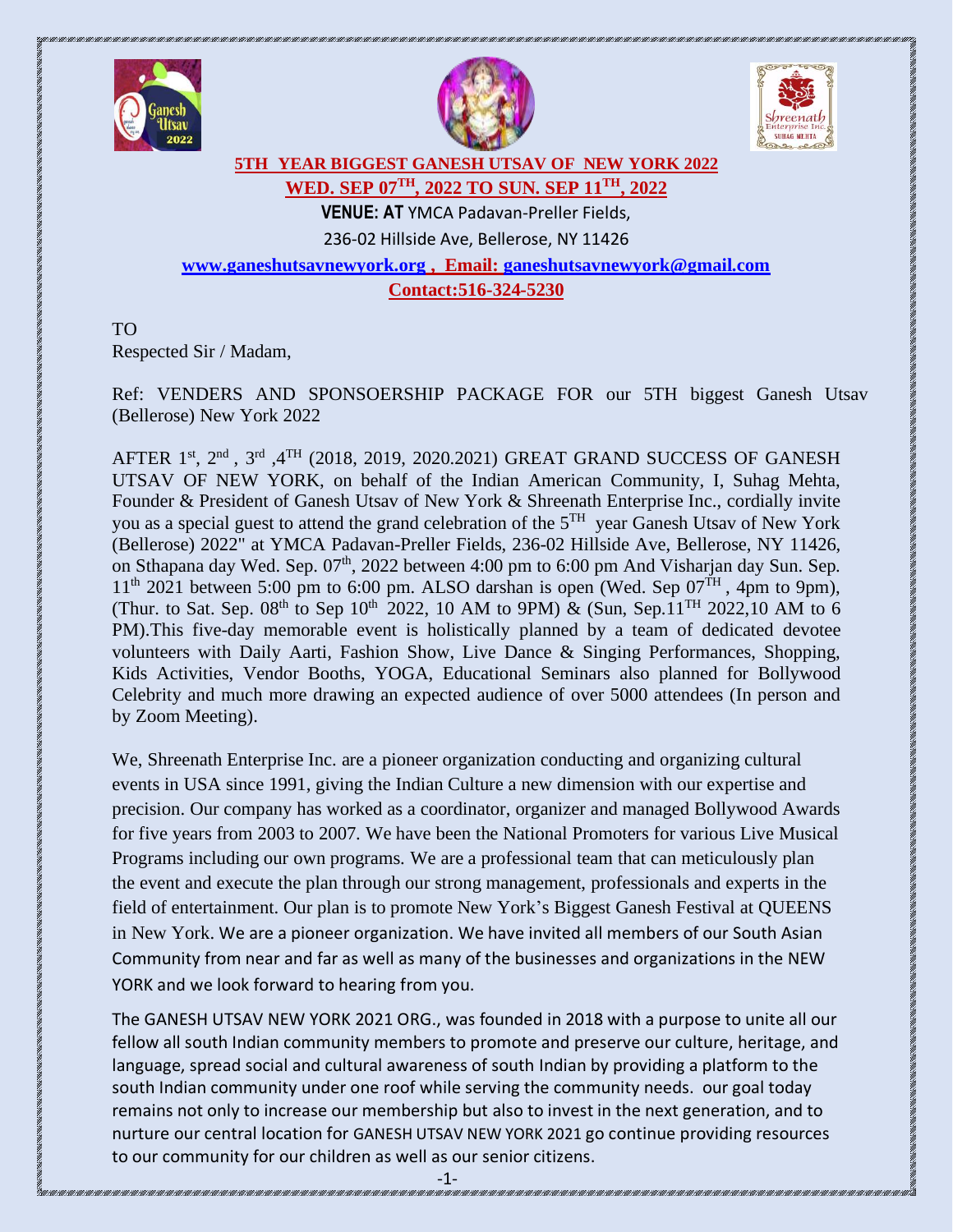The activities that have developed steadily through the past three years have culminated in a strong and vibrant cultural organization today. The foundation of our organization is strong due to the hard work and dedication of our past and present executive committee, board of trustee leaders, presidents, volunteers, as well as the ongoing support from our org. this event is not only a celebration of our organization and growth it is a celebration of us! The foundation of our Ganesh Utsav is strong due to the hard work and dedication of our leaders, presidents, volunteers, as well as the ongoing support from our community. This event is not only a celebration of our organization and growth it is a celebration of US! We have plan to distribute more than 10,000 invitations to potential new customers for this festival. as there are a limited number of spaces for the event, **vendors will be accepted on a first come first served** 

**basis** and a timely response is absolutely niece at YMCA PADAVAN-PRELLER fields ,236-02 hillside avenue, Bellerose, NY 11426 appreciated. If you would like to be a part of this event, please get in touch with any of the contacts below.

This Is a Very Good Opportunity to Show Case Your Project. Please Come, Join and Support by Book Your Booth (Stoll) Or Any Sponsorship to make it a success. This Event with Your Presence to Make It a grant Success. To confirm your participance you have to send advance 50% or full payment for each booth. Your any sponsorship. Once we received this amount, we will confirm your booth # and reply. If any reason you are not attending this program, then advance will be not refundable. To Confirm Your Attendance or For Further Details

Please Contact: 516-324-5230 Email: **Ganeshutsavnewyork@gmail.com**

OR [Suhagmehta28@Gmail.Com](mailto:Suhagmehta28@Gmail.Com) 

Thank You in Advance for Your Consideration!

Once Your Booth or sponsorship Has Been Booked or Your Sponsorship Is Confirmed we will send you other details.

#### **SPONSORSHIP PACAKAGE**

**Grand Sponsor \$10,001, Diamond Sponsor \$5001,Gold Sponsor \$3501,Silver sponsor \$1001 , Bronze \$501** 

#### **SOUVENIR ADS**

**Back Cover \$1501, Front Inside \$1001, Back Inside \$1001, Full Page \$601, Half Page \$351**

#### **BOOTH TYPE AMOUNT**

**Corporate Booth= \$1001, Soda Water and Tea/coffee 2001, Standard Booth \$601 (cleaning fee \$50 extra will be returnable after the event if the booth is 100% clean.**

#### **BANNER AMOUNT**

**6 FT X 8 FT =\$601, 4 FT X 6 FT =\$301, (All sponsorship and booth information are in Ganesh Utsav Broacher so please read and then confirm your sponsorship)**

Yours Sincerely, Suhag Mehta Founder & Chair Address: -220-15,92 Ave, Queens Village, NY-11428

**Note: - All donation is tax exempt in the United States under 501 (C)(3) Tax ID =82-5383797**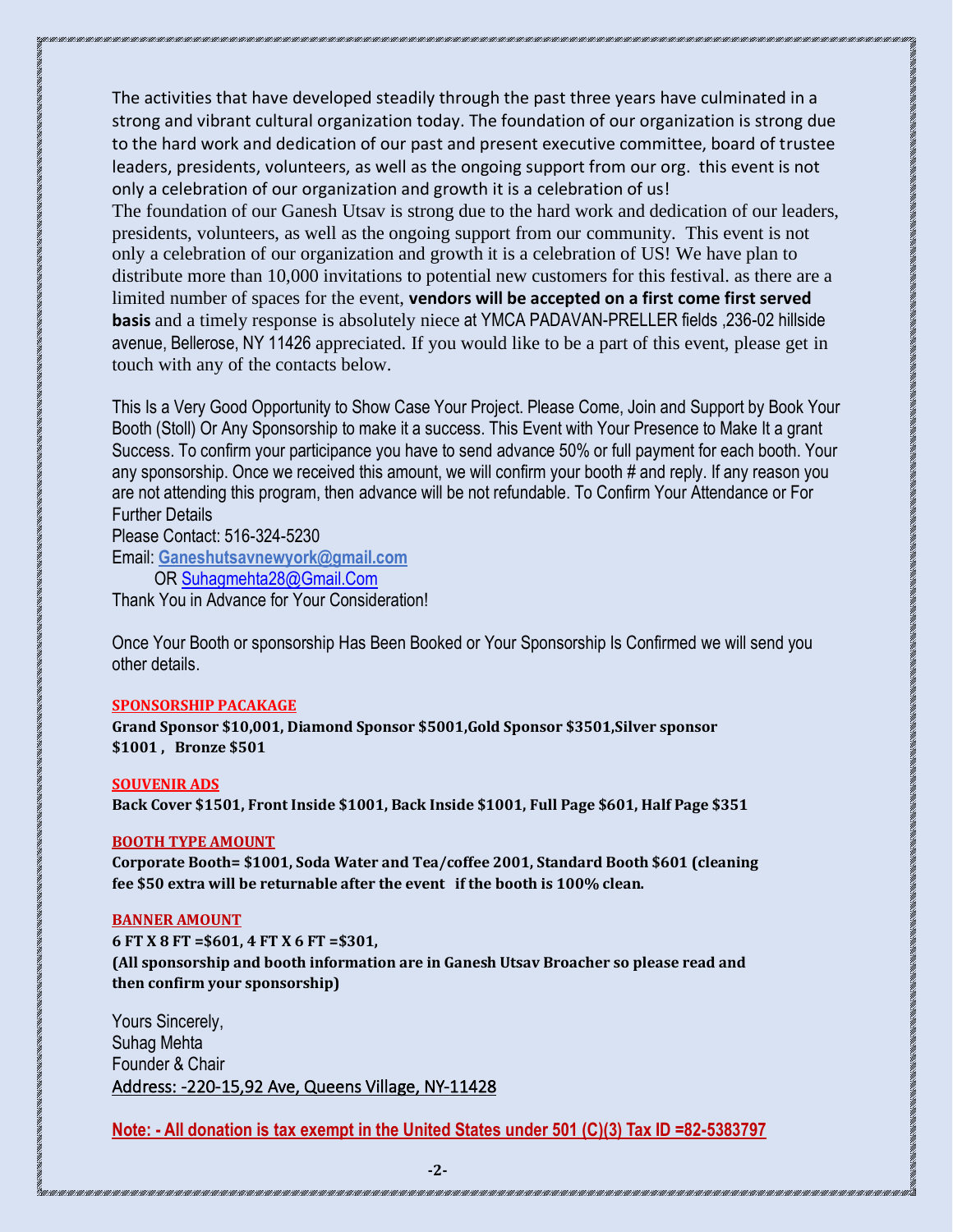|--|

# **5 th YEAR BIGGEST GANESH UTSAV OF (BELLROSE) NY. 2022 WED. SEP 07TH, 2022 TO SUN. SEP 11 TH, 2022**

**Venue: AT YMCA PADAVAN-PRELLER FIELDS, 236-02 HILLSIDE AVENUE, BELLEROSE, NY 11426**

### CONFEIRMATION FORM

| Name                                                                                                                                                                                                                                                                                                        |                                                                                    |
|-------------------------------------------------------------------------------------------------------------------------------------------------------------------------------------------------------------------------------------------------------------------------------------------------------------|------------------------------------------------------------------------------------|
|                                                                                                                                                                                                                                                                                                             |                                                                                    |
| <b>Address</b>                                                                                                                                                                                                                                                                                              |                                                                                    |
| Contact No                                                                                                                                                                                                                                                                                                  |                                                                                    |
| <b>TOTAL AMOUNT FOR</b>                                                                                                                                                                                                                                                                                     |                                                                                    |
|                                                                                                                                                                                                                                                                                                             |                                                                                    |
|                                                                                                                                                                                                                                                                                                             |                                                                                    |
| Advance payment ___________________________________                                                                                                                                                                                                                                                         |                                                                                    |
| Due Balance<br>Items to be sold: BOOTH AVAILABLE FORM (Please specify regardless): _<br>SEP 07TH, 2022 TO SEP 11TH, 2022                                                                                                                                                                                    |                                                                                    |
| Number of persons at the booth: ______ Booth Category:<br>Each booth will be 10'X8 'One 6' x 3' size table &<br>Two FOLDING CHAIRS, WE WILL PROVIDED.<br>6'x3' Tables @\$20.00 Each Additional -Folding Chairs @\$5.00                                                                                      | Extra Services and the equipment can be provided at the following rates Additional |
| Are you a non-profit organization: ____________ (If so, please attach proof)?<br>Nonprofit org. will get 10% discount with proof.                                                                                                                                                                           |                                                                                    |
| <b>PAYMENT INFERMATION</b>                                                                                                                                                                                                                                                                                  |                                                                                    |
| Wire transfer or direct deposit<br><b>CAPITAL ONE BANK</b><br>A/c name=Ganesh Utsay New York Inc.<br>A/c no =7528999534,<br>Routing no =021407912 ------------ Swift code=HIBKUS44<br>Bank address=257-03 Hillside Ave, floral park-11004<br><b>OR</b><br>Make check payable to -Ganesh Utsav New York Inc. |                                                                                    |

TERENTARIA DENGAN SERIKAN SERIKAN SERIKAN SERIKAN SERIKA SERIKA SERIKAN SERIKAN SERIKAN SERIKAN SERIKAN SERIKAN SERIKAN SERIKAN SERIKAN SERIKAN SERIKAN SERIKAN SERIKAN SERIKAN SERIKAN SERIKAN SERIKAN SERIKAN SERIKAN SERIKA